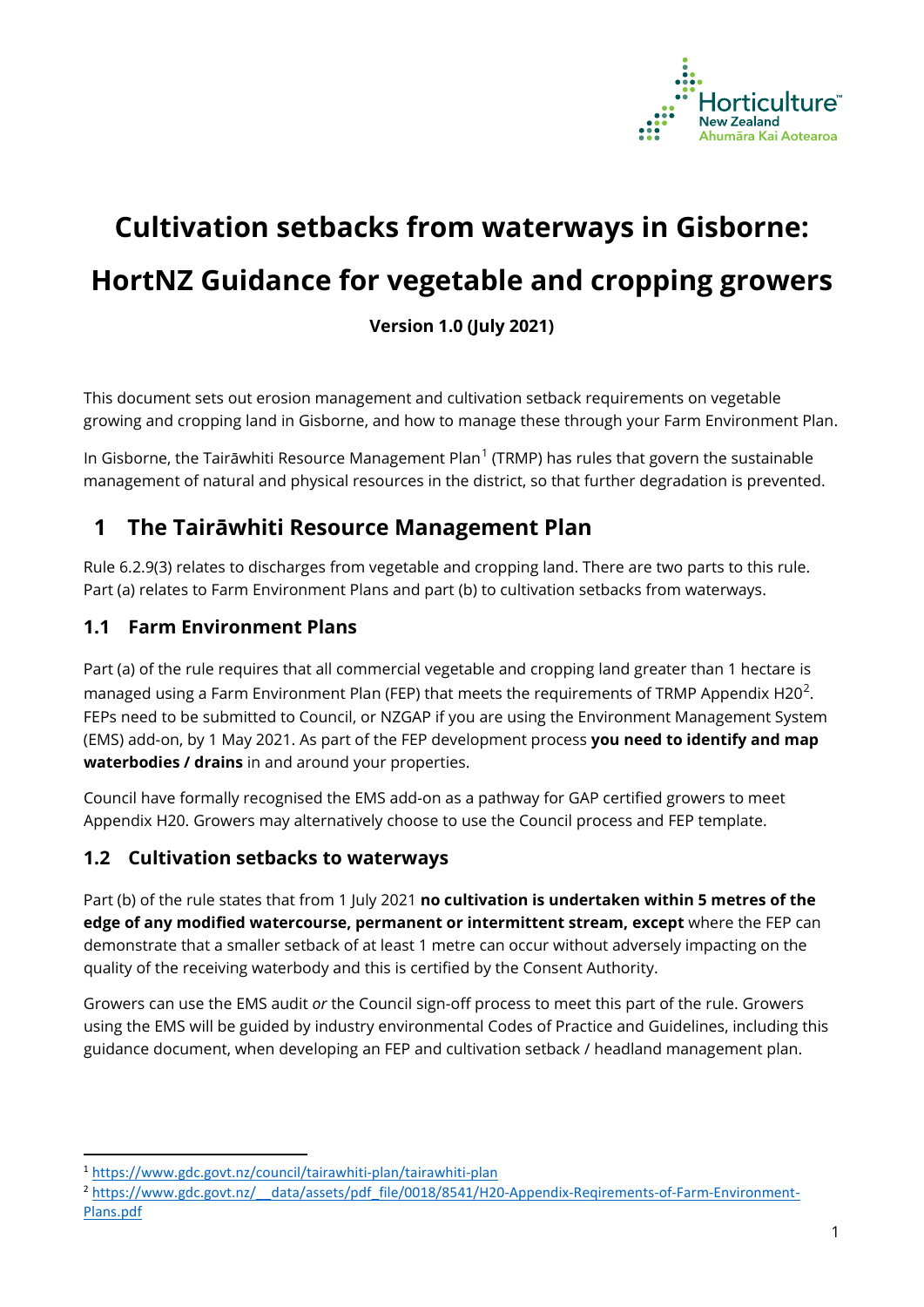

#### **1.3 Definitions of waterways in part (b) of the rule**

Part (b) waterway terms are *modified watercourse* and *permanent or intermittent stream*. Some of these terms have been defined in the TRMP, see below.

*A modified watercourse is a water course that:*

- *1. Is a river or stream that has been channelled or diverted; or*
- *2. Is or was constructed through a wetland or swamp, that generally follows the path of a historic natural watercourse or reasonably defined natural drainage channel; or*
- *3. Is a watercourse that has a natural headwater of either a channel or spring, and generally follows the path of a historic natural watercourse or reasonably defined natural channel; or*
- *4. Is the oxbow of a diverted river.*

*An Intermittent stream is a stream that flows seasonally when the water table is high, such as during and after periods of heavy or steady rain. An intermittent stream has:* 

- *a defined water channel and banks; and*
- *connects with a permanently flowing surface water body; and*
- *provides habitat for aquatic flora and/or fauna species.*

If you are unsure whether these definitions apply to the waterbodies on or around your property and cultivation activities, please consult with Gisborne District Council directly ([fep@gdc.govt.nz](mailto:fep@gdc.govt.nz)).

The setback measurement is from the edge of the waterbody, which is at the point where the slope starts going down. Shown below as the line between the Bed and Riparian Management Area.



#### **2 Horticulture industry guidelines and standards**

Industry has developed environmental Codes of Practice and guidelines (see Section 4) based on research and trials to appropriately manage environmental risks on commercial horticulture land.

Growers using the EMS have access to a toolbox of measures to manage environmental risks identified on farm through their FEP. Mitigation options to meet part (b) of the rule can be found in Section 6.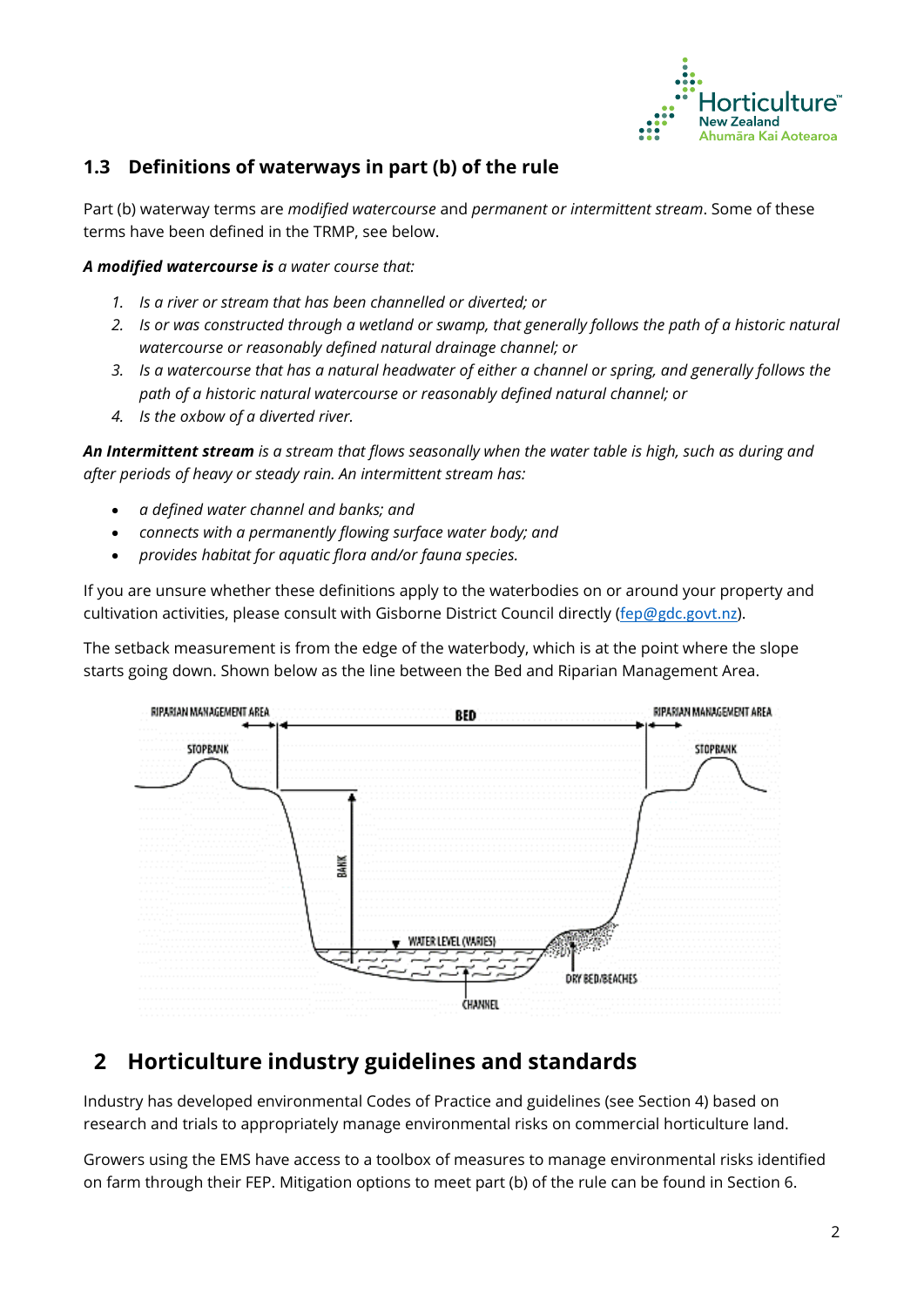

**It is important that growers prioritise setbacks / alternative mitigations on modified watercourse and permanent and intermittent streams** *first* **to meet the Council rule by 1 July 2021 or before next cultivation.** The next step is to plan and implement mitigation measures on other watercourses / drains on and around your properties as part of the EMS risk assessment process over time (e.g., 0-5 years). See the table of tasks below and new Template 6H on last page of this document.

#### **3 Summary Checklist for Growers**

| No.          | <b>Task</b>                                                                                                                                                     | <b>Complete?</b><br>(Yes, Partial,<br>No, N/A) | <b>Comment</b> |
|--------------|-----------------------------------------------------------------------------------------------------------------------------------------------------------------|------------------------------------------------|----------------|
| a)           | Conduct property level risk assessment of erosion and<br>sediment loss (Template 6C - ref. EMS FEP template)                                                    |                                                |                |
| b)           | Conduct paddock level risk assessment of erosion and<br>sediment loss (Template 6D or 6H)                                                                       |                                                |                |
| $\mathsf{C}$ | Identify and map waterbodies / drains and cultivated<br>areas (prioritise modified watercourses and permanent<br>and intermittent streams to meet Council rule) |                                                |                |
| d)           | If 5m setback or mitigations already in place, identify and<br>add to map and action plan (Templates 6G and 10A, or<br>or $6H$ )                                |                                                |                |
| e)           | If 5m setback is not appropriate, determine alternative<br>Sediment Control Mitigations (Template 6G or 6H) (see<br>options in Section 6 of this document)      |                                                |                |
| f)           | Develop the Action Plan (Template 10A or 6H) for<br>adoption of alternative mitigations                                                                         |                                                |                |
| g)           | Implement actions to meet Council rule before next<br>cultivation (Template 10A or 6H)                                                                          |                                                |                |
| h)           | Attain NZGAP or Council approval of mitigations and<br>plan                                                                                                     |                                                |                |
| i)           | Document progress and take regular photos of<br>mitigations                                                                                                     |                                                |                |
| j)           | NZGAP and/or Council monitor compliance                                                                                                                         |                                                |                |

#### **4 Relevant Documents** (visit NZGAP website<sup>[3](#page-2-0)</sup>)

- 1. Erosion & Sediment Control Guidelines for Vegetable Production
- 2. HortNZ Code of Practice for Nutrient Management
- 3. Vegetated Buffer Strips Guidance for Achieving Good Practice (at the publishers)
- 4. NZGAP Environment Management System (EMS) add-on Templates

<span id="page-2-0"></span><sup>&</sup>lt;sup>3</sup> [Link to NZGAP Environment Management System \(EMS\) add-on webpage](https://www.nzgap.co.nz/NZGAP_Public/Programmes/Environment_Addon/NZGAP_Public/Programmes/Environment_)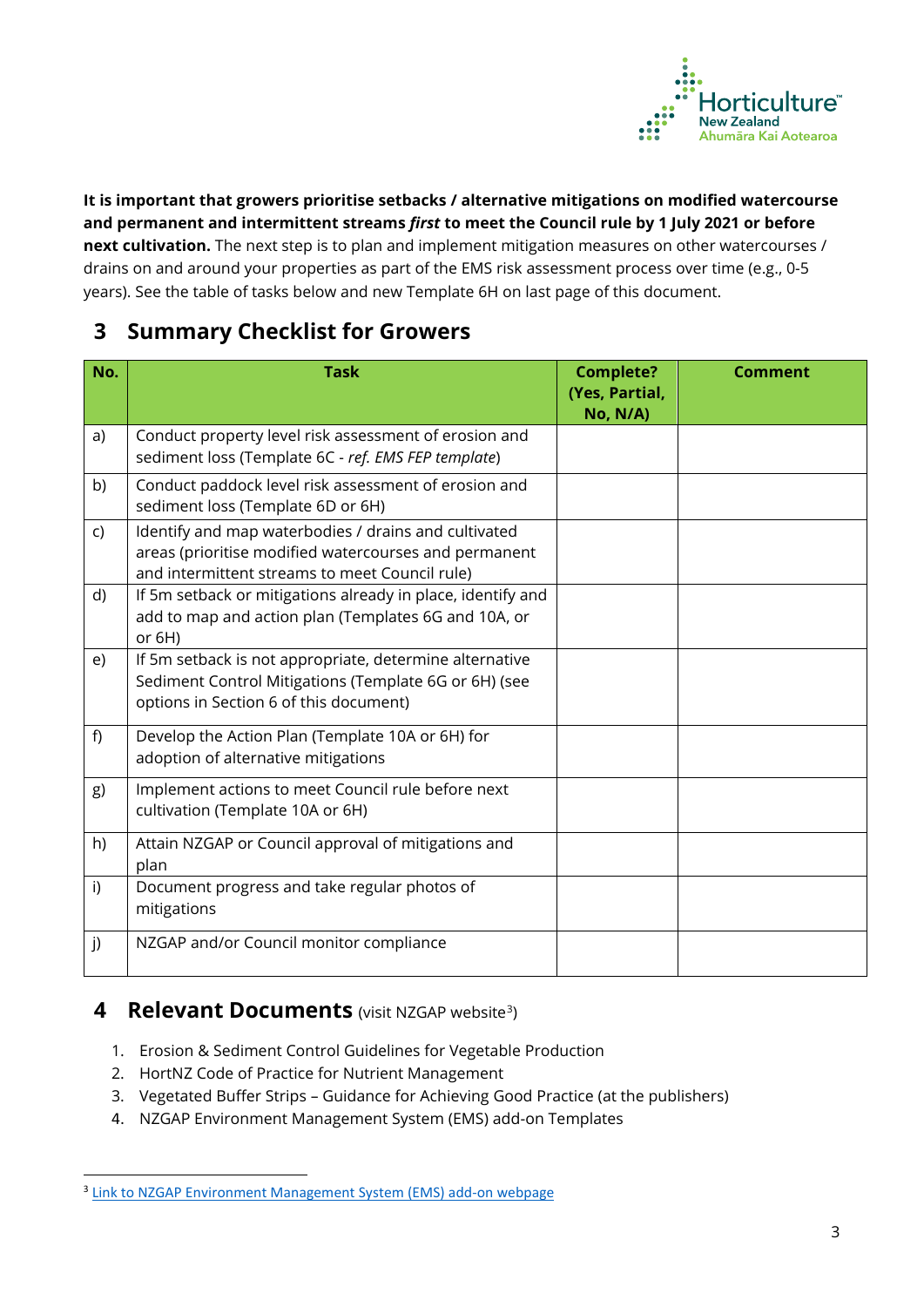

## **5 Decision tree for setbacks**

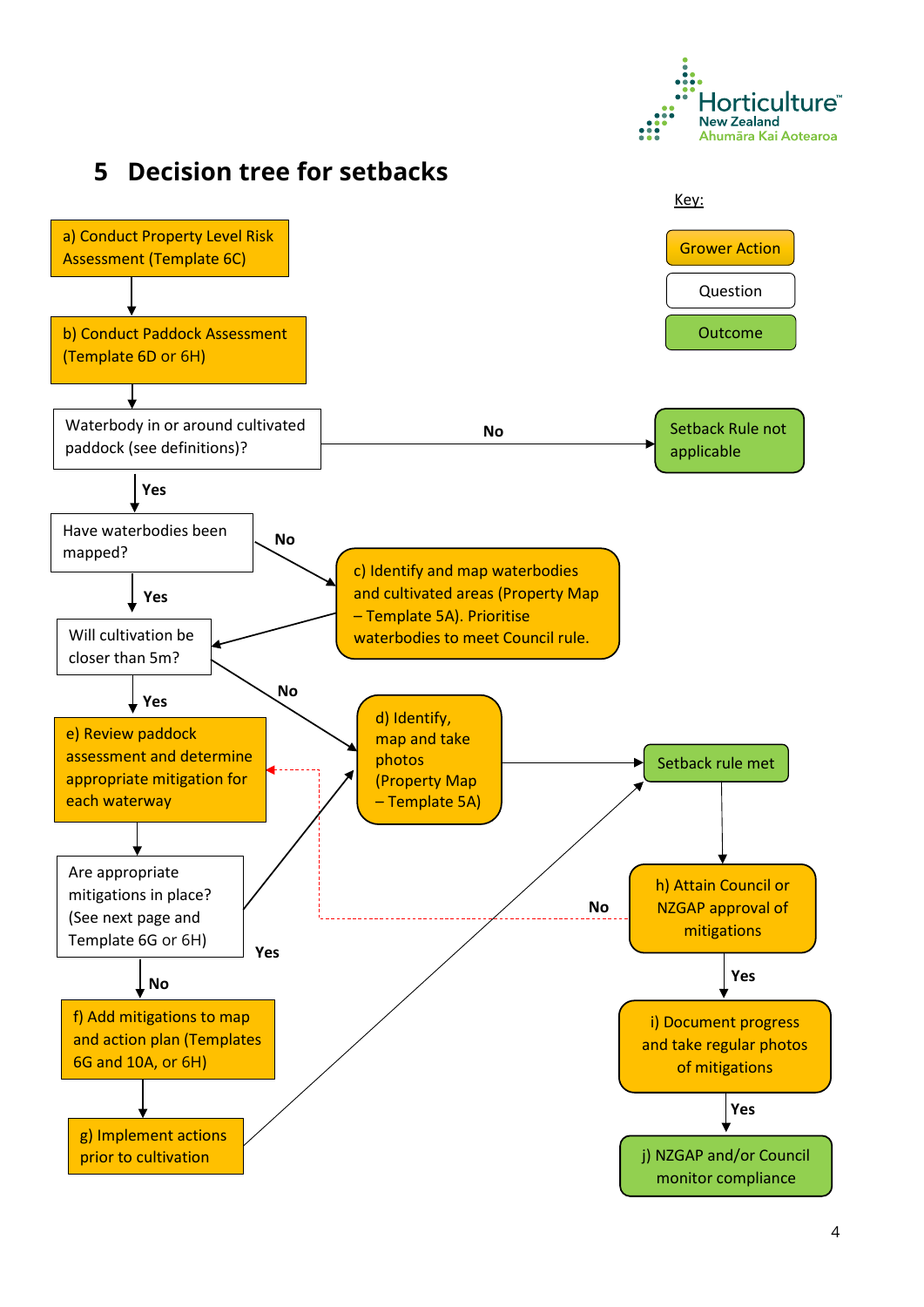

## **6 Sediment Control Mitigation Options**

| <b>Scenario</b>                                                                                                                      | <b>Option</b>                                                                                                                         | <b>Detail</b>                                                                                                                                                                                                                                                                                                                                                                                                                                                  | <b>Example</b>                                                                                                                                                                                |  |  |  |  |  |  |
|--------------------------------------------------------------------------------------------------------------------------------------|---------------------------------------------------------------------------------------------------------------------------------------|----------------------------------------------------------------------------------------------------------------------------------------------------------------------------------------------------------------------------------------------------------------------------------------------------------------------------------------------------------------------------------------------------------------------------------------------------------------|-----------------------------------------------------------------------------------------------------------------------------------------------------------------------------------------------|--|--|--|--|--|--|
| <b>Council default requirements</b>                                                                                                  |                                                                                                                                       |                                                                                                                                                                                                                                                                                                                                                                                                                                                                |                                                                                                                                                                                               |  |  |  |  |  |  |
| <b>Default</b>                                                                                                                       | 5m Setback                                                                                                                            | No cultivation is undertaken within 5 metres<br>of a modified watercourse or<br>intermittent/permanent stream.<br>Good practice is for setback to be vegetated<br>and undisturbed (i.e. not driven on).                                                                                                                                                                                                                                                        |                                                                                                                                                                                               |  |  |  |  |  |  |
| Industry good practice options, and alternatives to default 5m setback as appropriate                                                |                                                                                                                                       |                                                                                                                                                                                                                                                                                                                                                                                                                                                                |                                                                                                                                                                                               |  |  |  |  |  |  |
| <b>Alternative</b><br>where water<br>flows parallel<br>to waterbody<br>(typically where<br>a drain runs<br>parallel to crop<br>rows) | <b>Bund</b> at least<br>1m wide                                                                                                       | Where the contour prevents overland flow<br>from passing across a strip and into a<br>waterway. A bund can be formed to ensure<br>water does not flow from the paddock into<br>the waterway.<br>Min 1m bund alongside drain.<br>Drain<br>Contour / row direction                                                                                                                                                                                               |                                                                                                                                                                                               |  |  |  |  |  |  |
| <b>Alternatives</b><br>where water<br>flows into the<br>waterbody<br>(typically at the<br>end of crop<br>rows)                       | <b>Vegetated</b><br><b>Buffer Strips</b><br>at least 4m<br>wide and NOT<br>driven on, i.e.,<br>this is not<br>part of the<br>headland | Ensure that channelisation is minimised<br>through the strip or that overland flow does<br>not find a path around the buffer.<br>See: Vegetated Buffer Strips - Guidance for<br>Achieving Good Practice for further details (e.g.,<br>placement, ground preparation, width, and<br>slope).                                                                                                                                                                     |                                                                                                                                                                                               |  |  |  |  |  |  |
|                                                                                                                                      | <b>Permanent</b><br><b>Decanting</b><br><b>Earth Bund</b><br>(DEB)                                                                    | Located a minimum of 1m from the waterway<br>or paddock boundary, with a permanent<br>decanting device (e.g., perforated pipe).<br>See: Erosion & Sediment Control Guidelines for<br>Vegetable Production for further details (e.g.,<br>snorkel hole dimension and number to<br>achieve the required decant rate of 3 L/s/ha).                                                                                                                                 |                                                                                                                                                                                               |  |  |  |  |  |  |
|                                                                                                                                      | <b>Temporary</b><br><b>Decanting</b><br><b>Earth Bund</b><br>(DEB)                                                                    | For summer crops and winter pasture where<br>the slope is less than 2°. The bund is located a<br>minimum of 1m from the waterway or<br>paddock boundary, with a temporary<br>decanting device in summer (e.g., silt fence,<br>socks, or hay bales) which can be removed to<br>prevent ponding in winter after the pasture is<br>fully established. The decant must be<br>reinstated prior to the pasture being removed<br>and the ground cultivated in spring. | <b>Bedding Detail</b><br>first stake towi<br>reviously placed<br>Re-bars or 50mm x 50mm stake<br>driven 300mm minimum into th<br>ground. Stakes are to be driven<br>with the top of the bales |  |  |  |  |  |  |